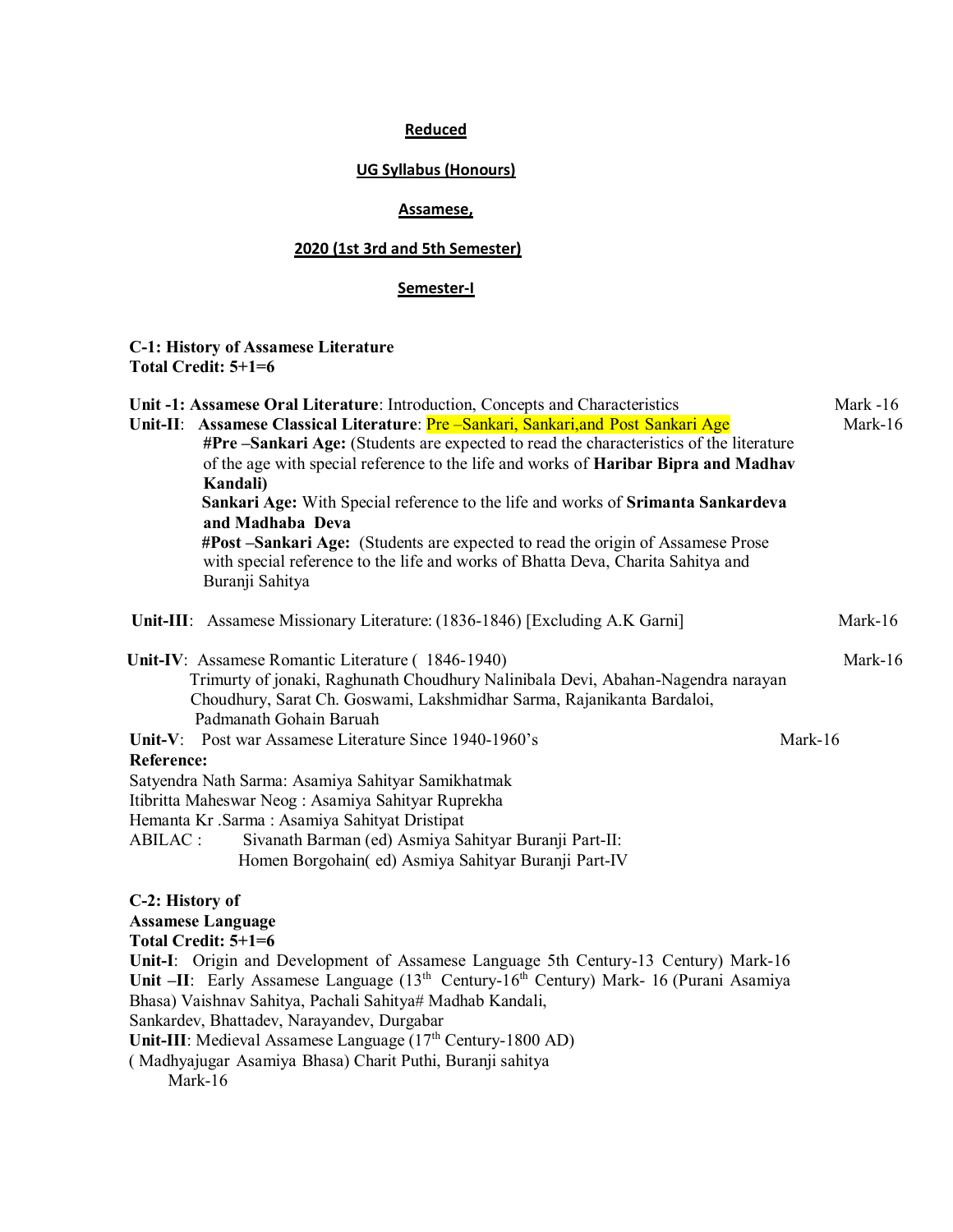|            | (Arunodai jugar Bhasa)                                 | Unit-IV: Modern Assamese Language of Missionary Period (1800AD-1850AD) | Unit-V: Modern Assamese Language (AdhuniK Asamiya Bhasa) Post Arunodoi to 1850                     | Mark-16<br>Mark -16 |
|------------|--------------------------------------------------------|------------------------------------------------------------------------|----------------------------------------------------------------------------------------------------|---------------------|
| Reference: |                                                        |                                                                        |                                                                                                    |                     |
|            |                                                        | B. K. Kakati: Assamese its formation and Development                   |                                                                                                    |                     |
|            | Upendra nath Goswami:                                  | Asamiya Bhasar Udbhav Samridhi Aru Vikash                              |                                                                                                    |                     |
|            | $^{\prime\prime}$                                      | Asamiya Lipi                                                           |                                                                                                    |                     |
|            | $^{\prime\prime}$                                      | Bhasa Vjnan                                                            |                                                                                                    |                     |
|            | Narayan Ch. Das:                                       | Biswalipir Bhumika                                                     |                                                                                                    |                     |
|            | <b>GE-1: Introduction to Assamese Literature</b>       |                                                                        |                                                                                                    |                     |
|            | Total Credit- $5+1=6$                                  |                                                                        |                                                                                                    |                     |
|            |                                                        |                                                                        | Unit- I: A brief history Assamese Classical Literature (Pre Sankari, Sanskri and Post Sankari age) |                     |
|            |                                                        |                                                                        | Mark-16                                                                                            |                     |
|            | Unit -II: A brief history Assamese Romantic Literature |                                                                        | Mark-16                                                                                            |                     |
|            | Unit-III: Assamese Poetry (Old & Romantic)             |                                                                        |                                                                                                    | Mark-16             |
|            | <b>Selected Pieces:</b>                                | Madhav Kandali: Chitrakutar Chitra                                     |                                                                                                    |                     |
|            |                                                        | Sankar Deva: Sarat Barnana                                             |                                                                                                    |                     |
|            |                                                        | Chandra Kr. Agarwala: Madhuri                                          |                                                                                                    |                     |
|            | Unit-IV: Assamese Poetry: (Modern)                     |                                                                        |                                                                                                    | Mark-16             |
|            | Selected Pieces: Nabakanta Baruah : Palash             |                                                                        |                                                                                                    |                     |
|            |                                                        | Nirmal Prava Bordolai : Daupradi                                       |                                                                                                    |                     |
|            |                                                        | Hiren Bhattacharya: Mor Desh                                           |                                                                                                    |                     |
|            | Unit-V: Assamese Drama: (Old)                          |                                                                        |                                                                                                    |                     |
|            |                                                        |                                                                        | Mark-16                                                                                            |                     |
|            |                                                        | Sankardeva: Kaliya Daman                                               |                                                                                                    |                     |
|            | <b>Recommended Text:</b>                               |                                                                        |                                                                                                    |                     |
|            |                                                        | Gauhati University: Kabita Manjari                                     |                                                                                                    |                     |
|            |                                                        | Maheswar Neog (ed) : Sanchayana                                        |                                                                                                    |                     |
| Reference: |                                                        |                                                                        |                                                                                                    |                     |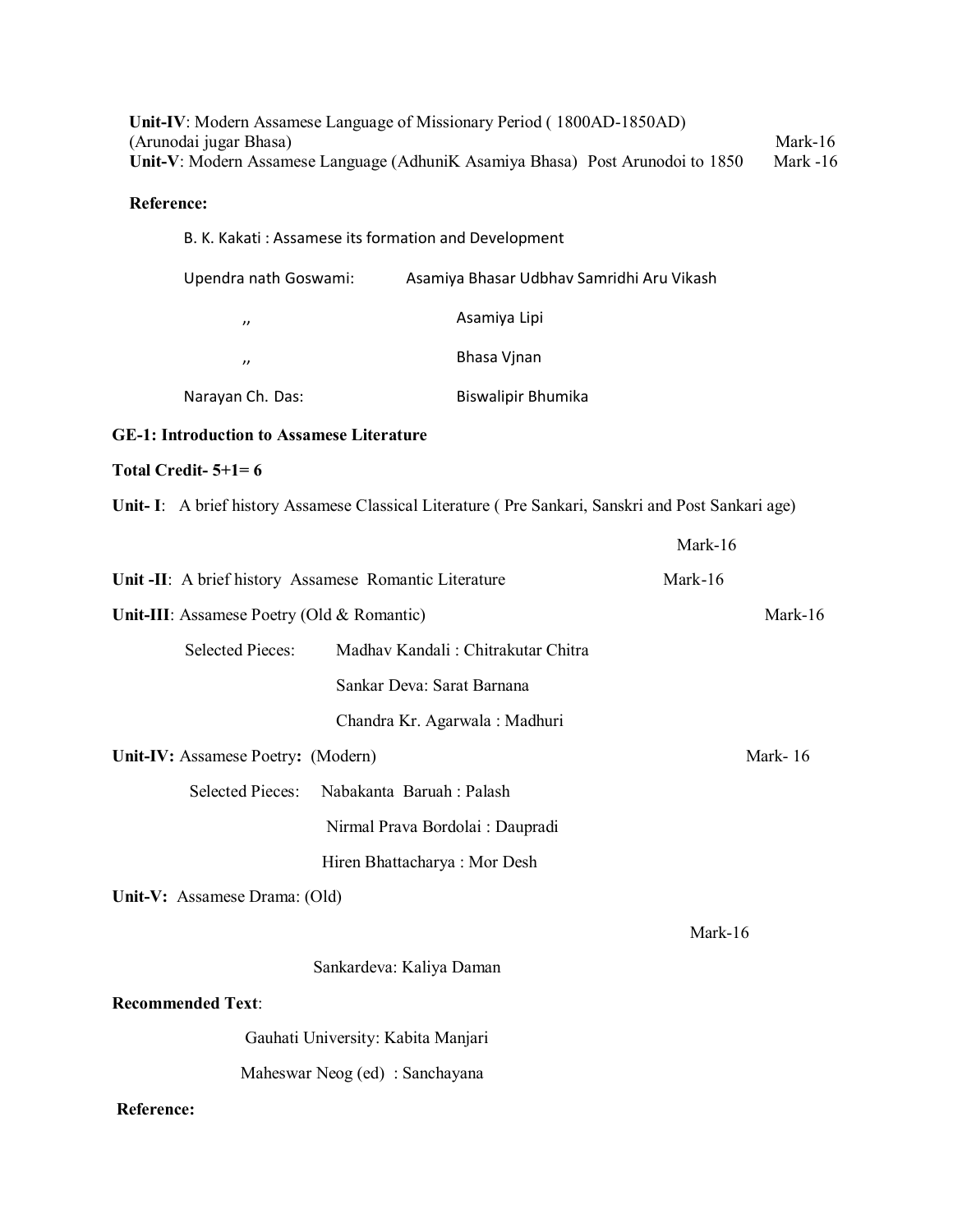Karabi Deka Hazarika : Asamiya Kabita

Archana Pujari ( ed): Asamiya Kabitar Bichar –Bisleshan

Malini Goswami& Kamaluddin Ahmed( ed): Asamiya Kabitar Tinita Parva Ramesh Pathak: Natak Aru Asamiya Natak Satyendra nath Sarma: Asamiya Natya Sahitya

# **SEMESTER-III**

**Paper Code: ASH 3**

**C-5: Study on Assamese Folk Literature Credit: 5+1=6**

### **Total Mark=100 (External -80 +Internal- 20)**

| Unit I                                          | : Introduction, Definition and Classification of Folk Literature<br>Mark-16           |                 |
|-------------------------------------------------|---------------------------------------------------------------------------------------|-----------------|
| Unit II                                         | : Folk Song and its Varieties(Anusthanmulak, Karmabisayak Geet)<br>Mark-16            |                 |
| Unit III<br>legends                             | : Folk Tales and its varieties(with special reference to fairytale,                   |                 |
|                                                 | and Myth                                                                              | Mark-16 Unit IV |
| <b>Audrey Cahtiey</b><br>Prafulla Dutta Goswami | : The Assamese<br>: Bihu: Spring Time Festival of Assam<br>: Folk Literature of Assam |                 |
| Nagen Saikiya                                   | : Asamiya<br>Manuhar Itihas                                                           |                 |
| Nabin Chandra Sarma                             | : Asamiya Loka Sanskritir Abhas<br>: Janakristir Ruprekha<br>: Loka Sanskriti         |                 |
| Birinchi Kumar Barua                            | : Asamar Loka Sanskriti<br>: Asamiya Bhasa aru Sanskriti                              |                 |
| Pramod Chandra Bhattacharya                     | : Asamar Loka Utsav                                                                   |                 |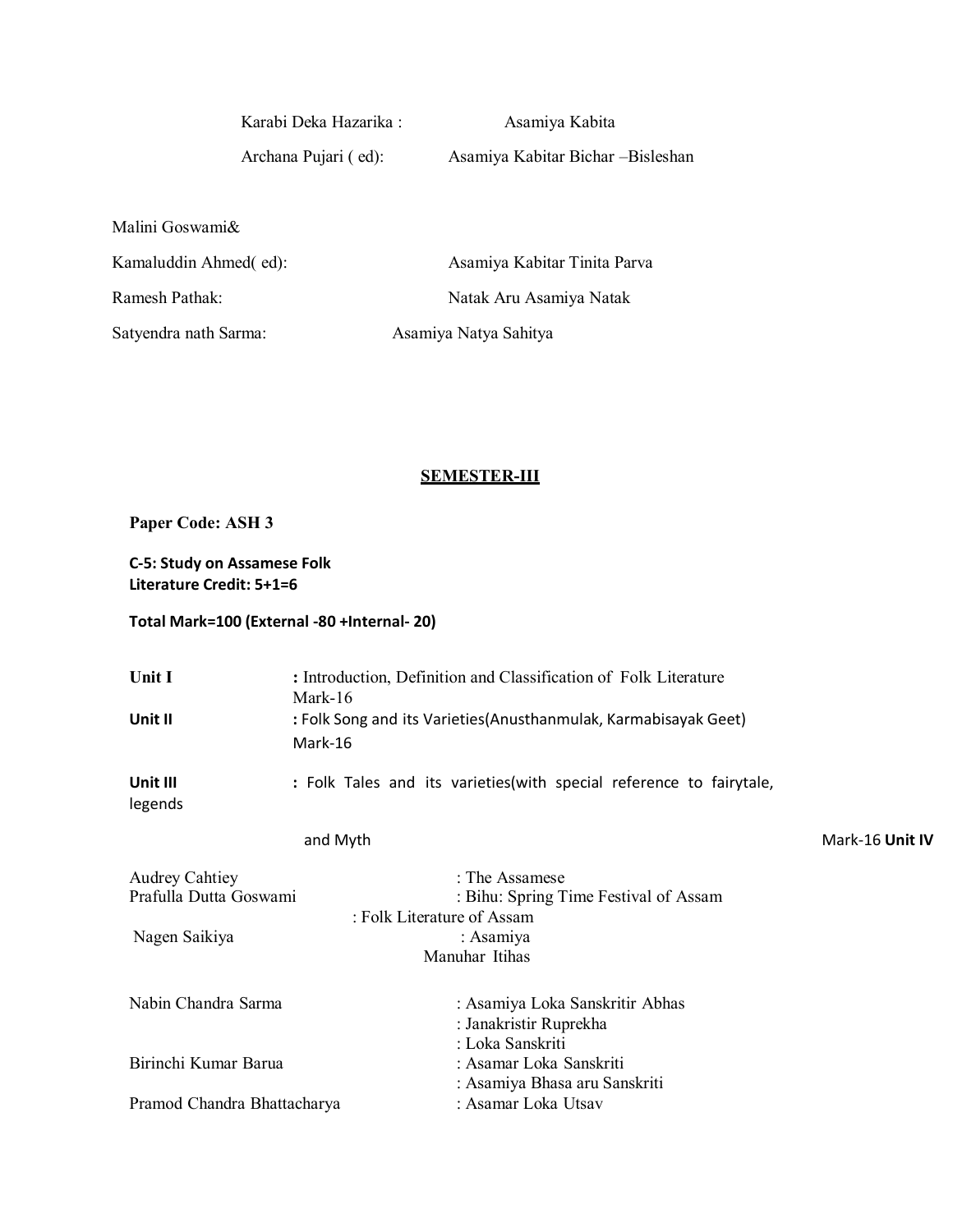| Nirmal Prabha Bardaloi                      | : Asamar Janajati(Ed.)           |
|---------------------------------------------|----------------------------------|
| Leela Gogoi                                 | : Asamar Loka Sanskriti          |
| Jogesh Das                                  | : Asamiya Lokasanskriir Ruprekha |
| Abdus Chattar                               | : Asamar Janakristi              |
| Asamiya Sanskriti Narayan Das & Paramananda | : Sangmisranat                   |
| Rajbangshi(Ed.)                             | : Asamiya Sanskriti Kosh         |
| Upen Rabha Hakasam                          | : Asamar Janajatiya Sanskriti    |
| Prahlad Kumar Baruah(Ed.)                   | : Asamiya Loka Sahitya           |

# **Paper Code: ASH 3 C-6: Study on Assamese Drama Credit: 5+1=6**

### **Total Mark=100 (External -80 +Internal- 20)**

| Unit I                    | :Origin and Development of Assamese Drama | Mark-16     |
|---------------------------|-------------------------------------------|-------------|
| Unit II                   | :Sankardeva : Rukmini Haran Nat           | Mark-       |
| 16                        |                                           |             |
| Unit III                  | :Shriram Ata : Kansha Badh                | Mark-       |
| 16                        |                                           |             |
| <b>Unit IV</b>            | : Jyoti Prasad Agarawala: Rupalim         | Mark-       |
| 16                        |                                           |             |
| Unit V                    | : Arun Sarma: Sri Nibaran Bhattacharya    |             |
|                           | Mark-16                                   |             |
| <b>Reference Books:</b>   |                                           |             |
| Kaliram Medhi             | : Ankawali                                |             |
| Keshabananda Deva Goswami | : Ankamala Birinchi Kumar Barua           | : Ankia Nat |
|                           |                                           |             |

| Resilabananga Deva Goswalili      | . Alikailiala Difflicili Nuffiai Dafua | . Alikia ivat |
|-----------------------------------|----------------------------------------|---------------|
| Satyendra Nath Sarma              | : Asamiya Natya                        |               |
| Sahitya Harichandra Bhattacharya  | : Asamiya Natya                        |               |
| Sahityar Jilikani Chailen Bharali | : Asamiya                              |               |
| Lokanatya Parampara               |                                        |               |
| Ram Goswami                       | : Asamar Lokanatya                     |               |
| Harinatha Sarma Daloi             | : Sankardevar Sahitya                  |               |
| Pratibha Paramananda Rajbangshi   | : Asamiya Natak: Parampara             |               |
| aru Parivartan Navajyoti Sarmah   | : Asamiya Natak aru Angik              |               |
| Satya Prasad Barua                | : Natak aru Abhinay Prasanga           |               |
| Lilabati Saikia Bora(Ed.)         |                                        |               |
|                                   |                                        |               |
| : Prabandhawali Namita Deka and   |                                        |               |

| Lilabati             |                      |
|----------------------|----------------------|
| Saikia Bora(Ed.)     | : Jyoti anvenshan    |
| Prafulla Kumar Barua | Jyoti Prasadar Natak |

**C-7: Introduction to Assamese Prose and Criticism Credit: 5+1=6 Total Mark=100 (External -80 +Internal- 20)**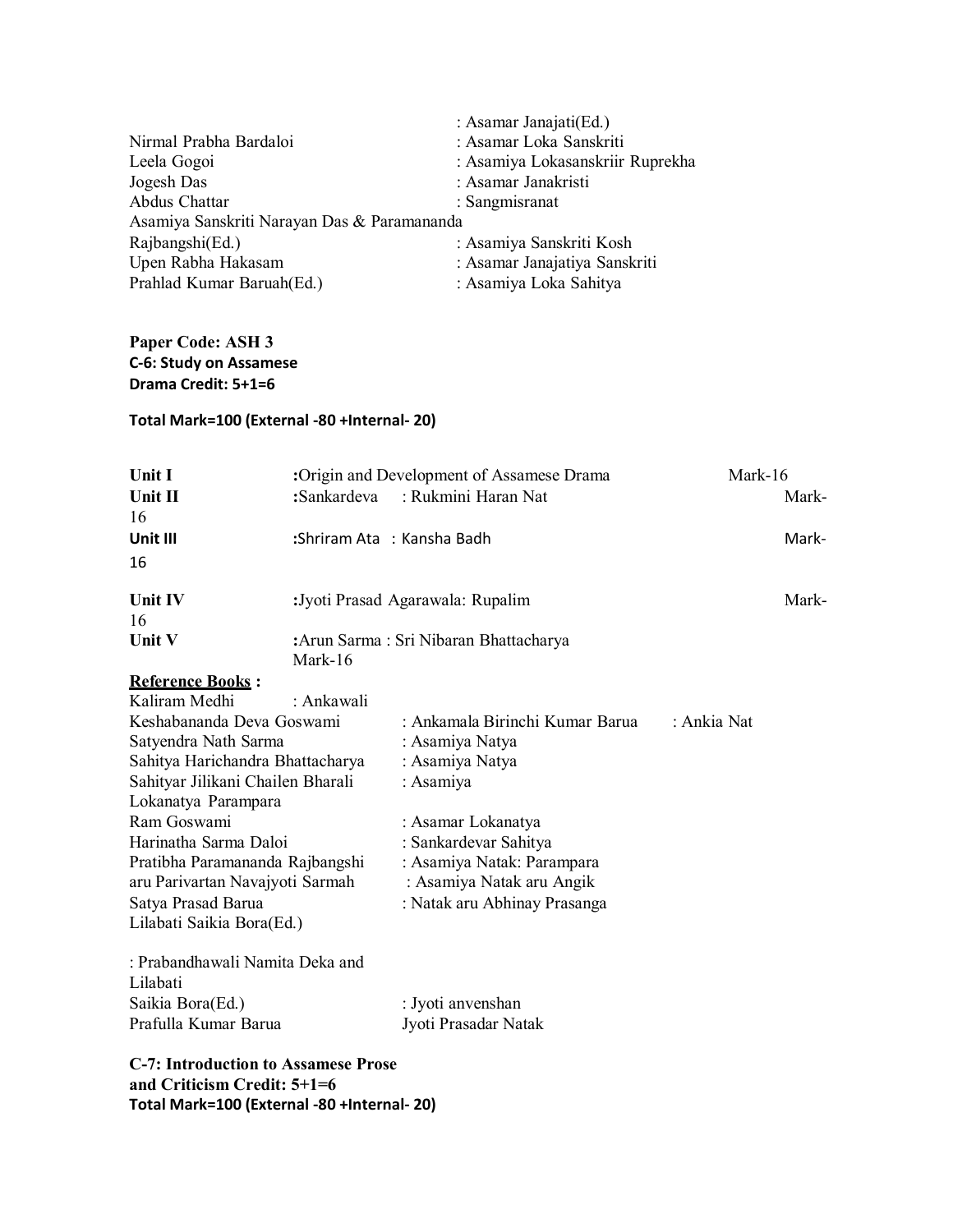| Unit I                                                                                                                                                                                       | :Sankardeva<br>:Bhattadeva<br>: Gopal Chandra Dwij<br>16                                   | : Srikrishnar Purvarag<br>: Katha Gita $(1st Chapter)$<br>: Gurusewa Mahatmya                                                                                                                                                                                                                                             | Mark-   |
|----------------------------------------------------------------------------------------------------------------------------------------------------------------------------------------------|--------------------------------------------------------------------------------------------|---------------------------------------------------------------------------------------------------------------------------------------------------------------------------------------------------------------------------------------------------------------------------------------------------------------------------|---------|
| Unit II                                                                                                                                                                                      | :Nathan Brawn<br>:Banikanta Kakati<br>16                                                   | :Sri jut Brawn Chahabar Patra<br>: Sahityat Karun Rasa                                                                                                                                                                                                                                                                    | Mark-   |
| Unit III                                                                                                                                                                                     | :Hem Barua                                                                                 | : Bharatiya Sanskriti                                                                                                                                                                                                                                                                                                     |         |
|                                                                                                                                                                                              | :Nagen saikia                                                                              | : Unavimsha Satikar<br>Navajagaran aru<br>Adhunik Asamiya Man<br>Mark-16                                                                                                                                                                                                                                                  |         |
| Unit IV                                                                                                                                                                                      | : Assamese Criticism.<br>Introduction, development and major critics.                      | Mark-16                                                                                                                                                                                                                                                                                                                   |         |
| Unit V                                                                                                                                                                                       | : Selected Critical pieces-<br>:Maheswar Neog:<br>:Hiren Gohain                            | :Banikanta kakatir Rachana<br>: Jyotiprasad Silpi aru Sanskriti                                                                                                                                                                                                                                                           | Mark-16 |
| <b>Recommended Text:</b><br>Birinchi Kumar Baruah<br>Katha<br>Banikanta Kakati                                                                                                               | : Asamiya Katha<br>Sahitya(Purani Bhag) Laxminath Bejbaruah : Tattva<br>: Sahitya aru Prem |                                                                                                                                                                                                                                                                                                                           |         |
| Homen Bargohain(Ed.)<br>Prabandha Part-II Homen Bargohain(Ed.)<br>Samalochana Sahitya Gauhati University<br>Kathabandha<br><b>Reference Books:</b>                                           | : Sreshtha Asamiya, Nirbacita<br>: Snatakar                                                | : Sreshtha Asamiya                                                                                                                                                                                                                                                                                                        |         |
| Satyendra Nath Sarma<br>Hemanta Kumar Sarma<br>Trailokya Nath Goswami<br>Narayan Das<br>Prafulla Kakati<br>Harinath Sarma Daloi<br>Harichandra Bhattacharya<br>Maheshwar Neog<br>Sumi Kalita | Sri Sri Bhattadeva Kristi Bikash Samiti(Guwahiti)                                          | : Sri Sri Bhattadeva<br>: Asamiya Sahityar Samikshyatmak Itivritta<br>: Asamiya Sahityat Dristipat<br>: Sahitya Alochana<br>: Bhattadevar Jivan aru Sahitya<br>: Kramabikasat Asamiya Kathasaili<br>: Asamiya Gadya sahityar Gatipath<br>: Bejbaruar Sahitya Pratibha<br>:Banikanta Chayanika<br>: Asamiya manansil gadya |         |
| <b>SEC-1: Folklore and Tourism</b><br>of Assam Credit: 2<br><b>Total Mark -50</b>                                                                                                            |                                                                                            |                                                                                                                                                                                                                                                                                                                           |         |

**Unit I Introduction, Definition, Classification and Scope of Folklore** Mark-20 Unit II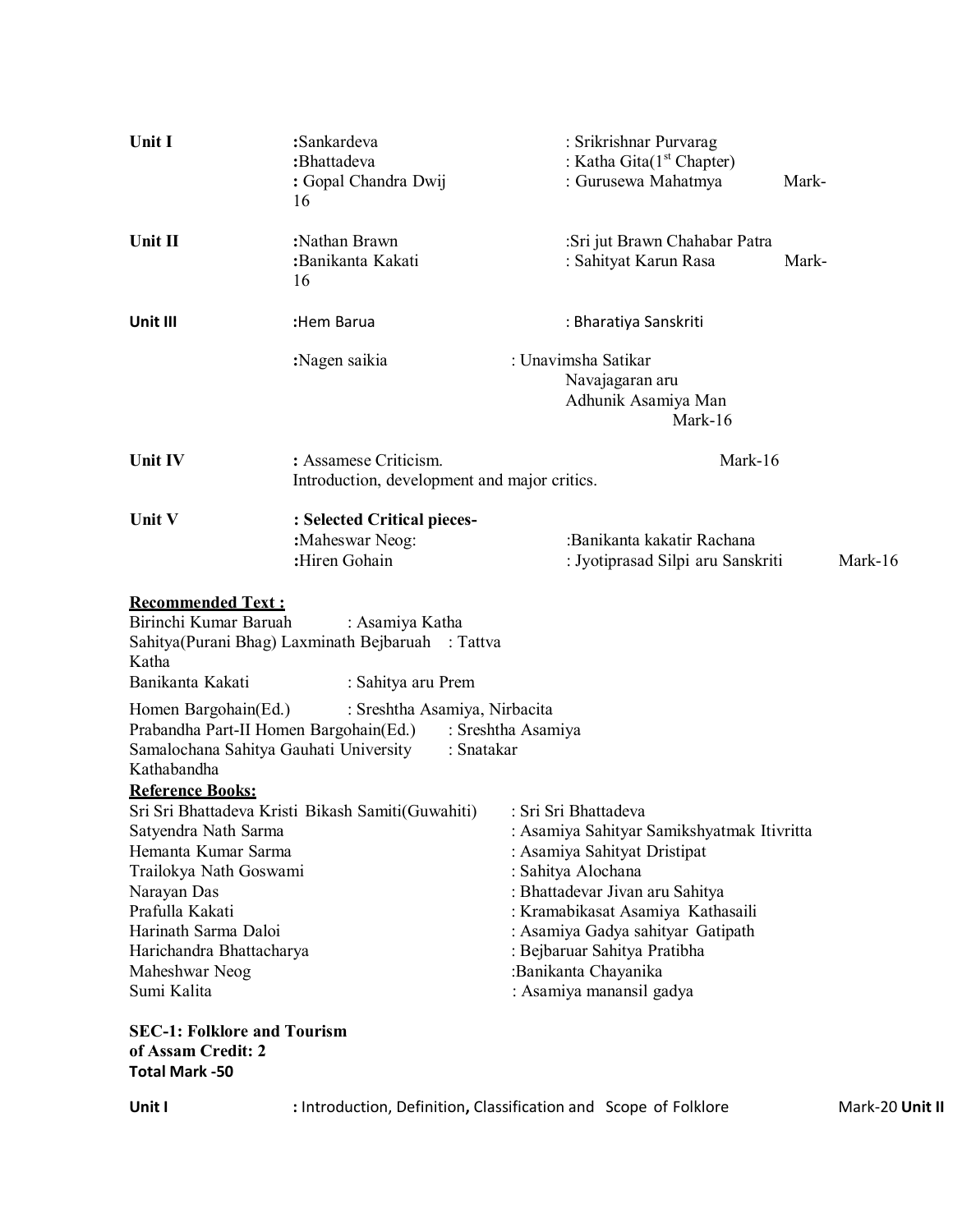#### **In Assam-Scope and Prospects And Accord Books and Accord Books and Accord Books and Accord Books and Accord Books and Accord Books and Accord Books and Accord Books and Accord Books and Accord Books and Accord Books and A**

Nabin Chandra Sarma : Asamiya Lokasanskritir Abhas : Uttar Purbanchalar Lokasamskriti

**Ministry of Tourism: tourism.gov.i[n](http://www.assamtourism.gov.in/) [www.assamtourism.gov](http://www.assamtourism.gov.in/) [.in](http://www.assamtourism.gov.in/)**

**Paper Code: ASH 3.05 GE 3 Introduction to Culture of Assam**

**Credit: 5+1=6**

### **Total Mark=100 (External -80 +Internal- 20)**

**Unit-I:** Definition, Classification, Scope and Importance Culture. Mark- 16 **Unit –II**: Origin of the name of Assam, Indegeneous People of Assam and their contribution to Assamese Culture Marks-16 **Unit-III**: Tribal culture of Assam with Special reference to Boro, Rabha . Mark-16 **Unit- IV**: Traditional Folk Life and Folk Art of Assam: Material Culture, Fair and Festivals, Folk Custom, Folk Believes and Practices Mark-16 **Unit- V:** Folk Performing Art of Assam (With reference to Kherai, Oja Pali, Kusan Gaan, Baikhou) Mark-16 **Reference Book:**  Asamiya Lok Sanskritir abhas: Nabin Ch. Sarma Uttar Purbanchalar Lok Sanskriti: Nabin ch. Sarma Asamar Sanskriti : Leela Gogai Asamar Lok NatyaParampara : Sailen Bharali Asama Lok Natya; Ram gogai Natakar Bybaharik Dish: Jagadish Patgiri Lok Natya Parampara Aru Paribartan: Edt :Paramananda Rajbonshi Kamrupi Lokgitee Sangrah : Hemanta kr. Sarma Gowal pariya Lokgitee Sangrah ; Dwijen Das Darangi Lok gitee sangrah: Kanak Saharia

### **SEMESTER-V**

**C-11: Study on General Linguistics Credit: 5+1=6**

**Total Mark=100 (External -80 +Internal- 20)**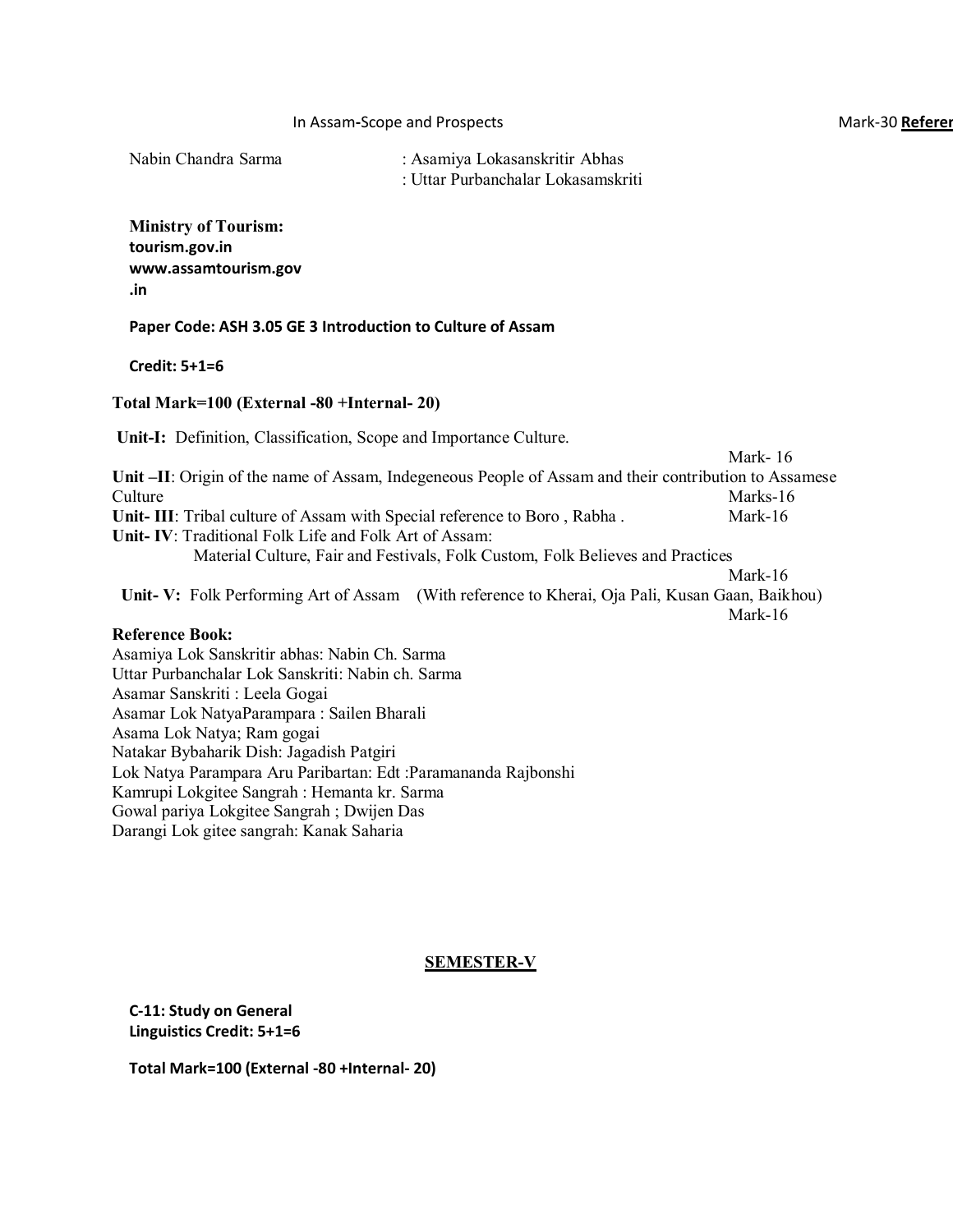| Unit I                                                                                                                                                                                                                                                                                                                                                                                                                                     | : Introduction to Linguistics-                                                               |                                                                                                                                                                                                                                                                                                                                                    |                               |
|--------------------------------------------------------------------------------------------------------------------------------------------------------------------------------------------------------------------------------------------------------------------------------------------------------------------------------------------------------------------------------------------------------------------------------------------|----------------------------------------------------------------------------------------------|----------------------------------------------------------------------------------------------------------------------------------------------------------------------------------------------------------------------------------------------------------------------------------------------------------------------------------------------------|-------------------------------|
|                                                                                                                                                                                                                                                                                                                                                                                                                                            | Descriptive, Historical and Comparative<br>16                                                |                                                                                                                                                                                                                                                                                                                                                    | Mark-                         |
| Unit II                                                                                                                                                                                                                                                                                                                                                                                                                                    |                                                                                              | : Phonology-Introduction articulation of sounds, phonemes and                                                                                                                                                                                                                                                                                      | Mark-                         |
| 16                                                                                                                                                                                                                                                                                                                                                                                                                                         | its different types                                                                          |                                                                                                                                                                                                                                                                                                                                                    |                               |
| Unit III                                                                                                                                                                                                                                                                                                                                                                                                                                   |                                                                                              | : Morphology-Introduction, Morphemes- its definition and its                                                                                                                                                                                                                                                                                       |                               |
| 16                                                                                                                                                                                                                                                                                                                                                                                                                                         | Different types                                                                              |                                                                                                                                                                                                                                                                                                                                                    | Mark-                         |
| Unit IV<br>16                                                                                                                                                                                                                                                                                                                                                                                                                              | : Semantics and Syntax Definition and types                                                  |                                                                                                                                                                                                                                                                                                                                                    | Mark-                         |
| Unit V                                                                                                                                                                                                                                                                                                                                                                                                                                     |                                                                                              | : Dialectology-Definition, Cause of dialect formation                                                                                                                                                                                                                                                                                              | Mark-16                       |
| <b>Reference Books:</b><br>H.A. Gleason<br>C.A. Hocket<br>Upendra Nath Goswami<br>Golak Chandra Goswami<br>Dipti Phukan PAtgiri<br>Ramesh Pathak<br>Basanta Kumar Bhattacharya<br>Dipankar Maral<br>Upabhasa Bigyan Nagen Thakur and<br>Khagesh Sen Deka(Ed.)<br>Bhagaban Maral<br>Nahendra Padun(Ed.)<br>Katha Phanindra Narayan Dutta Chaudhury<br>Bhasabigyan Parichay<br><b>C-12: Introduction to Literary</b><br>Trends Credit: 5+1=6 |                                                                                              | : An Introduction to Descriptive Linguistics<br>: A Course in Modern Linguistics<br>: Bhasa-Bigyan<br>: Bhasa, Samaj aru Sahitya<br>: Dhvani Bigyanar Bhumika<br>: Bhasatattva<br>: Bhasa Bigyanar Bhumika<br>: Byakaran aru Prakriti Bigyan<br>: Bhasa Bigyan Prabesh<br>: Bhasa Chinta Bichitra<br>: Bhartha Bigyan<br>:Bhasar Tattva<br>Adhunik |                               |
| Total Mark=100 (External -80 +Internal- 20)                                                                                                                                                                                                                                                                                                                                                                                                |                                                                                              |                                                                                                                                                                                                                                                                                                                                                    |                               |
| Unit I<br>Unit II<br>Unit III                                                                                                                                                                                                                                                                                                                                                                                                              | : Classicism-Introduction and Characteristics<br>:Modernism-Introduction and Characteristics | :Romanticism-Introduction and Characteristics                                                                                                                                                                                                                                                                                                      | Mark-16<br>Mark-16<br>Mark-16 |
| Unit IV<br>16<br>Unit V<br>16                                                                                                                                                                                                                                                                                                                                                                                                              | :Realism-Introduction and Characteristics                                                    | :Post-Modernism-Introduction and Characteristics                                                                                                                                                                                                                                                                                                   | Mark-<br>Mark-                |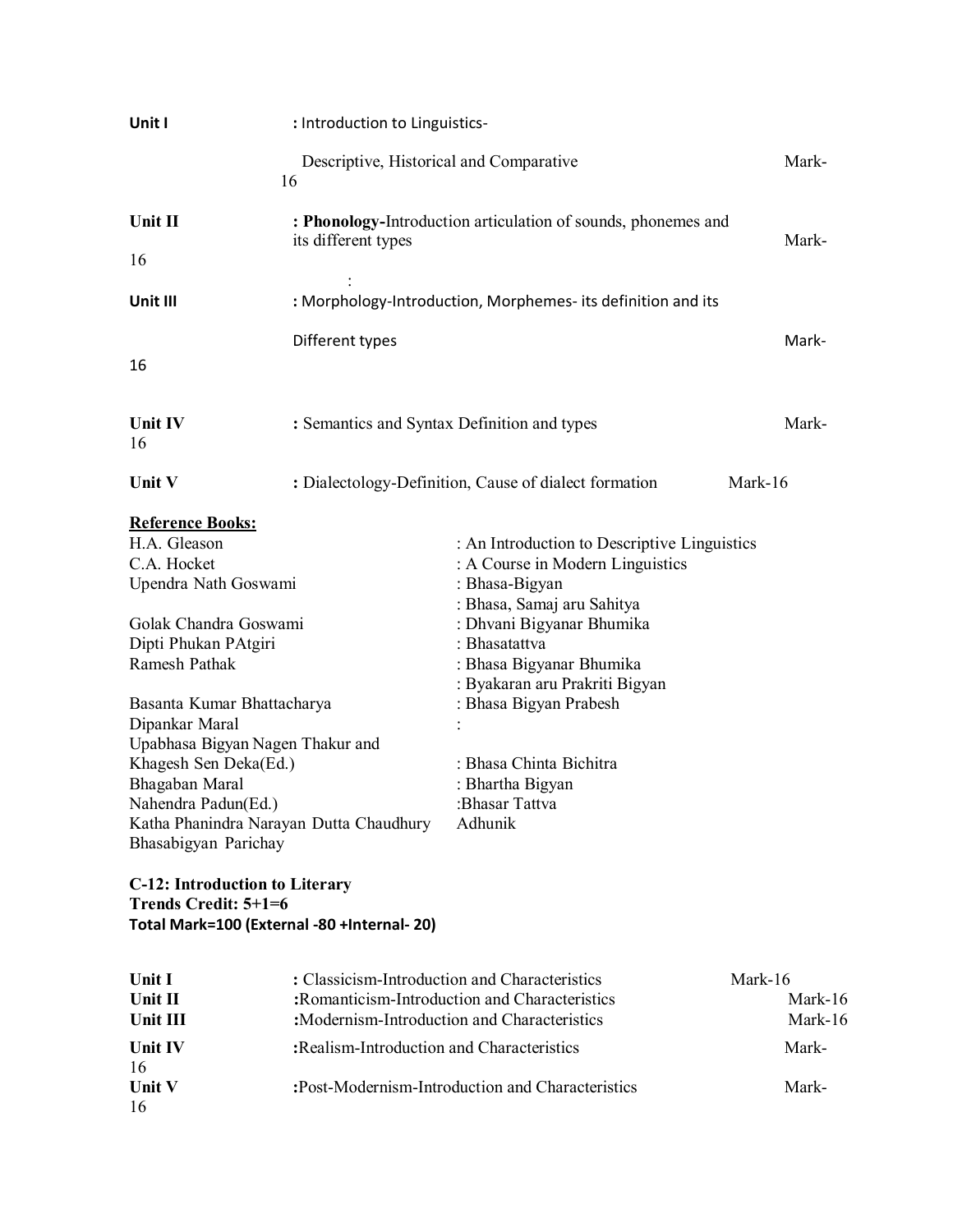# **Reference Books:**

| Manoranjan Sastri                                    | : Sahitya Darshan      |
|------------------------------------------------------|------------------------|
| Trailokyanath Goswami                                | : Sahitya              |
| Alochana aru Prachatya Harinath Sarma Daloi: Sahitya |                        |
| Prabesh                                              |                        |
| Rammal Thakuria                                      | : Sahitya Bichar       |
| Biren Barkataki                                      | : Sahitya Patabhumi    |
| Mahendra Bora                                        | : Sahitya Upakramanika |
|                                                      | $\ddot{\cdot}$         |

| RamanyasbadMaheswar Neog and Hemanta Kumar |                          |  |
|--------------------------------------------|--------------------------|--|
| Sarma(Ed.)                                 | : Sahitya Samiksha       |  |
| Nagen Saikia                               | : Sahityar Bad-Baichitra |  |

### **DSE-1: Introduction to Assamese Romantic and Modern Poetry Credit: 5+1=6 Total Mark=100 (External -80 +Internal- 20)**

| Unit I   | :Laxminath Bejbarua       | : Bin Baragi                      |         |
|----------|---------------------------|-----------------------------------|---------|
|          | : Jatindra Nath Duarah    | : Atitak nejaba pahari<br>Mark-16 |         |
| Unit II  | : Ambikagiri Raychaudhury | : Biswadolan                      |         |
|          | : Binandachandra Barua    | : Gargaon                         |         |
|          |                           | Mark-16                           |         |
| Unit III | :Debakanta Barua          | : Asarthak                        |         |
|          | : Nabakanta Barua         | : Palas                           |         |
|          |                           | Mark-16                           |         |
| Unit IV  | :Nimal Prabha Bardaloi    | : Draupadi                        |         |
|          | : Nilamani Phukan         | : Golapi Jamur Lagna              |         |
|          |                           | Mark-16                           |         |
| Unit V   | :Hiren Bhattacharya       | : Cat Phura Gaan                  |         |
|          | : Mahendra Bara           | :Sap                              |         |
|          | : Samir Tanti             | : Ai Usupanibor Kan Pati Suniba   | Mark-16 |
|          |                           |                                   |         |

### **Recommended Text:**

| Maheswar Neog(Ed.)      | : Sanchayan                  |
|-------------------------|------------------------------|
| Gauhati University      | : Kabita Manjari             |
| Hiren Bhattacharya      | : Hiren Bhattacharyar Kabita |
| Samir Tanti             | : Ananda aru Bedanar Baibhav |
| <b>Reference Books:</b> |                              |
|                         |                              |

| Bhabendra Dutta | : Asamiya Kabitar Kahini |
|-----------------|--------------------------|
|-----------------|--------------------------|